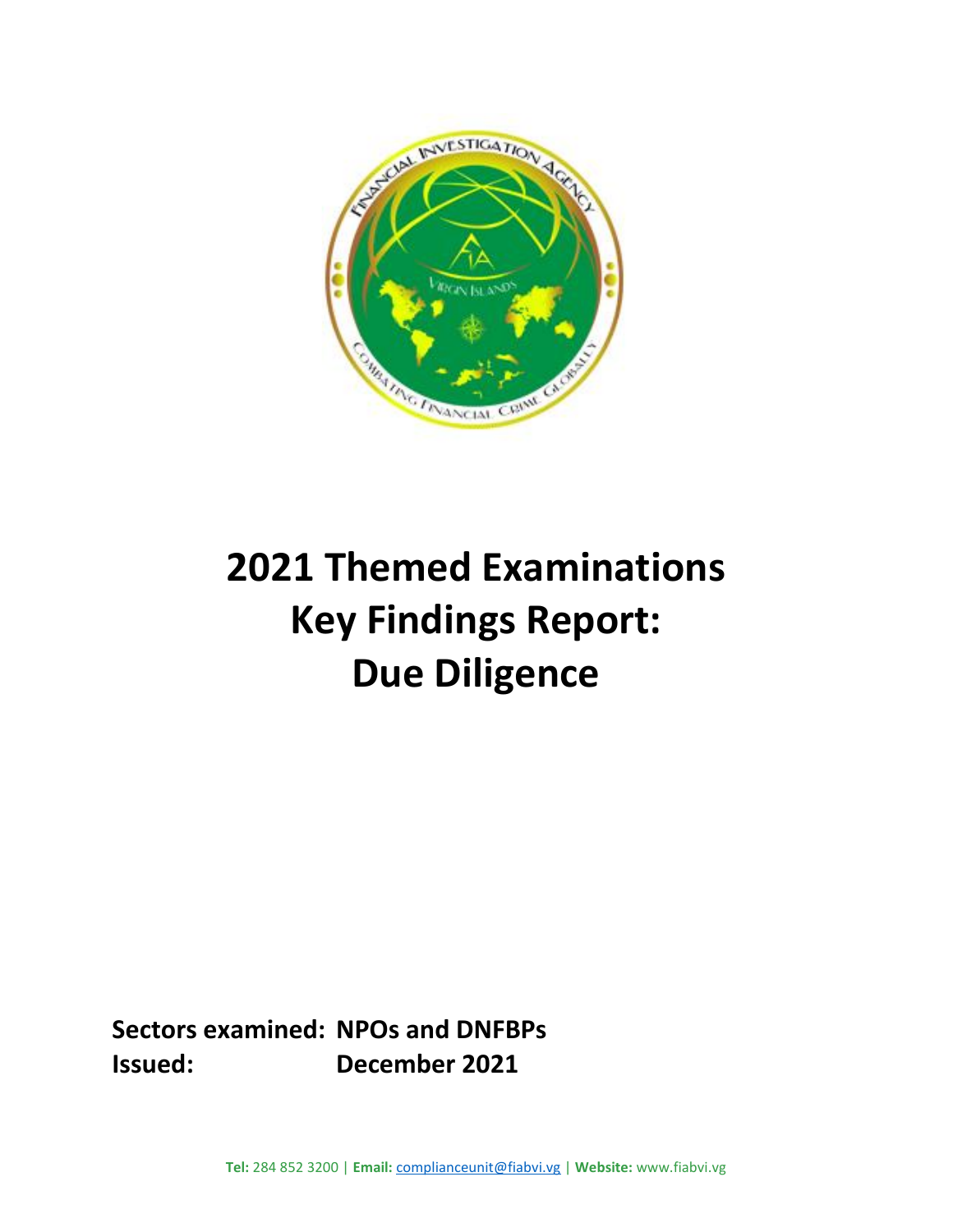

#### **1. Introduction**

- 1.1. Following the completion of the money laundering and terrorist financing Sectoral Risk Assessments in early 2021, it was evident to the Financial Investigation Agency ("**Agency**") that compliance with the due diligence requirements was an area of concern for both the Non-Profit Organisations ("**NPO**") and Designated Non-Financial Businesses and Professions ("**DNFBP**") sectors.
- 1.2. As a result, the Agency was of the view that it was pertinent that examinations were undertaken on these sectors to fully ascertain the nature of the deficiencies as they related to compliance with the due diligence requirements. In March of 2021 the Agency commenced its thematic examinations programme, with the examinations taking place between April and July 2021. In total, twenty-four (24) entities were examined (NPOs and DNFBPs). An additional eight (8) entities were selected. However, for various reasons their examinations did not progress.



**2021 Themed Examinations Key Findings Report: Due Diligence** Page **2** of **6**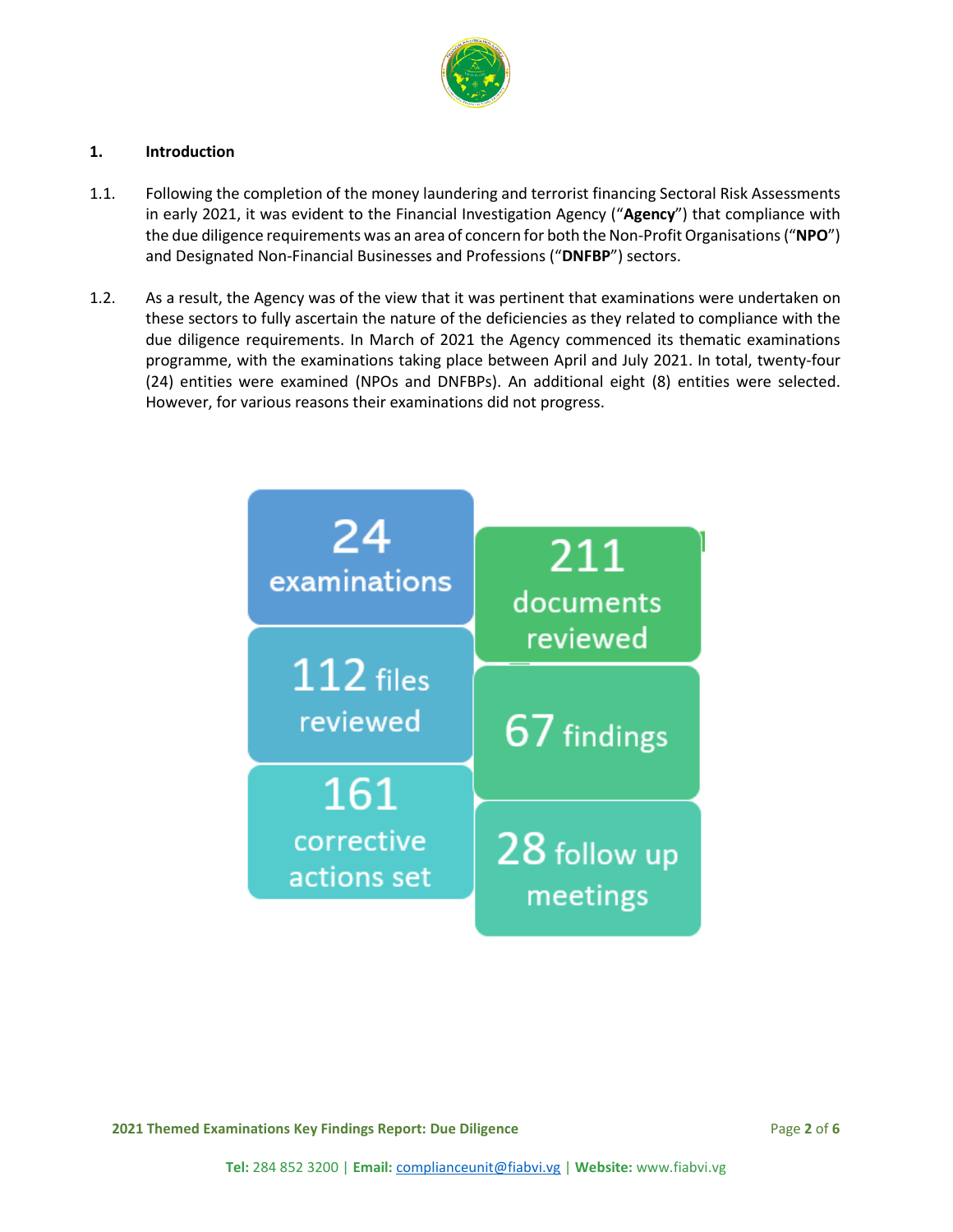

# **2. Legislation**

- 2.1. Proceeds of Criminal Conduct Act 1997, as amended ("**POCCA**")
- 2.2. Anti-Money Laundering and Terrorist Financing Code of Practice, 2008, as amended ("**AML Code**")
- 2.3. Anti-Money Laundering Regulations 2008, as amended ("**AML Regulations**")
- 2.4. Non-Financial Business (Designation) Notice, 2008 ("**DNFB Notice**")
- 2.5. Non-Profit Organisations Act 2012, as amended ("**NPO Act**")

## **3. Scope**

- 3.1. The objective of the examinations was to assess the level of compliance with the due diligence requirements contained within the relevant legislation. The main areas of focus included how NPOs and DNFBPs implemented customer due diligence and enhanced customer due diligence policies, processes and procedures within their organisations; the application of risk assessments for due diligence purposes; the methods used for identifying and verifying a customer's source of funds and wealth as well as the information sought and gathered into identifying and verifying customers, companies, trusts, and foundations.
- 3.2. For NPOs, compliance with the following provisions was assessed:
	- 3.2.1. Section 4A of the AML Code
	- 3.2.2. Sections 11 and 12 of the AML Code
	- 3.2.3. Part III (sections 19 through 32) of the AML Code
- 3.3. For DNFBPs, compliance with the following provisions was assessed:
	- 3.3.1. Sections 11 and 12 of the AML Code
	- 3.3.2. Part III (sections 19 through 32) of the AML Code
	- 3.3.3. Regulations 3 through 7A and 8 of the AML Regulations

# **4. Methodology**

- 4.1. In the main, the thematic examinations consisted of a review of a sample of entities' due diligence files.
- 4.2. Given the ongoing challenges faced by Covid-19, the Agency chose to undertake the examinations as offsite thematic examinations. Two (2) days per examination were dedicated per entity. These two (2) days did not include the preparatory or the post report writing work but would focus solely on the file reviews stage. In total, five (5) days in total per examination were dedicated per entity – one (1) day preparatory work; two (2) days for file reviews; and two (2) days for report writing and follow up reports. Ideally, the Agency would have preferred to undertake the examinations onsite. However, in the absence of being able to do so, the Agency designed an "onsite-offsite" examinations framework, which enabled the Agency to undertake onsite examinations but from an offsite setting.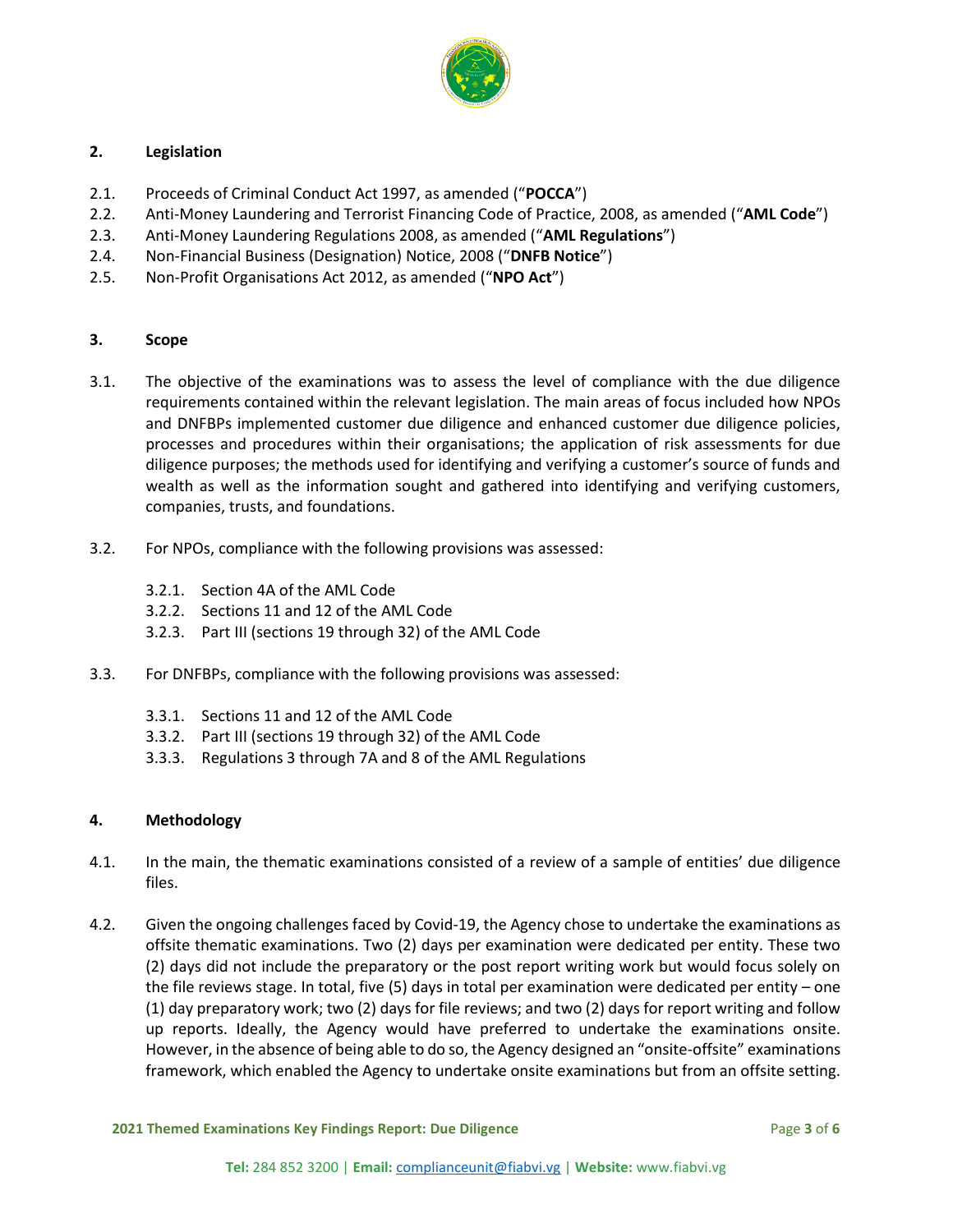

- 4.3. All entities chosen for examination were notified of the same six to eight (6-8) weeks prior to their examination. At the same time, all chosen entities were sent an information request and were asked to submit to the Agency:
	- 4.3.1. A copy of their policies, processes and procedures as they relate to due diligence requirements; and

NPOs only:

- 4.3.2. List of donations over \$10,000 received from 1 January 2019 through to present;
- 4.3.3. List of all payments made by [entity] from 1 January 2019 through to present;

DNFBPs only:

- 4.3.4. List of all new clients/transactions entered into from 1 January 2019 to present where the business was undertaking relevant business, as defined per relevant legislation.
- 4.4. Once this information was received, the Agency then reviewed the lists, and a sample of files was chosen per entity for review. The entity was then asked to submit the due diligence files to the Agency.
- 4.5. Once the examination was completed, a report was written confirming the findings.

#### **5. Key Findings**

5.1. The themed examinations found that many NPOs and DNFBPs seem to be experiencing some difficulty in the following key areas:

#### 5.2. Conducting risk assessments

5.3. Undertaking risk assessments isthe first step in the due diligence process, as the risk rating effectively identifies what type of due diligence is required. The examinations found that risk assessments were not being carried out to a proper standard, as an aid to the due diligence requirements. Entities with this finding were asked to enhance their risk assessment procedure and matrix, to ensure that they were adequate enough to capture any relevant money laundering and terrorist financing risks arising.

#### 5.4. Effecting customer due diligence

5.5. During the file reviews it was observed that although due diligence was being undertaken by the majority of entities, the due diligence itself varied significantly from entity to entity. In general, the due diligence being undertaken was not considered sufficient enough to meet the requirements set out within the AML Code. This was particularly found to be the case where the client or customer was a legal entity.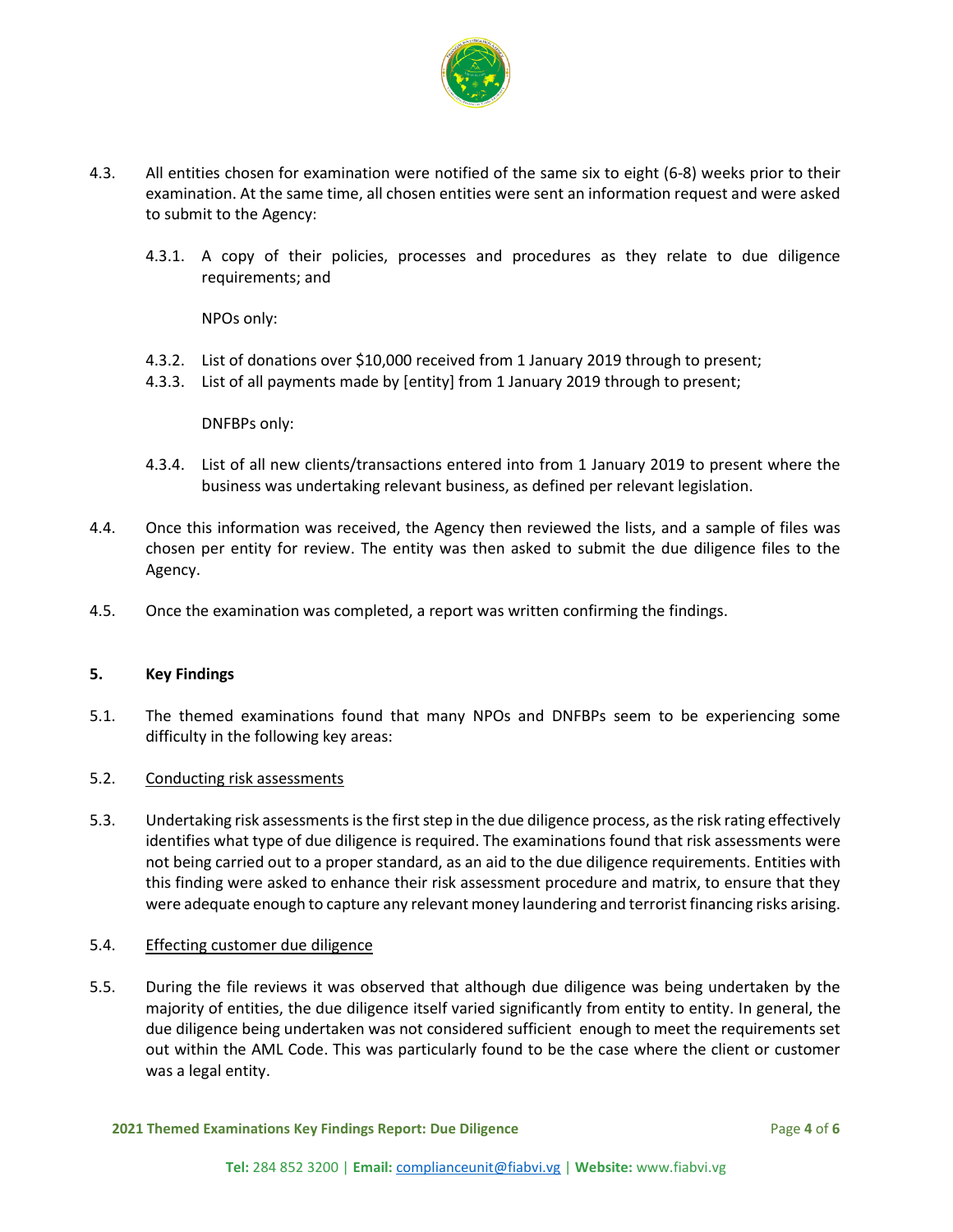

## 5.6. Effecting enhanced customer due diligence

- 5.7. This finding is consistent with the outcomes of the 2020 Sectoral Risk Assessments, in that enhanced customer due diligence is not being carried out to the standard required. Although it was found that entities were identifying the higher risk customers and undertaking due diligence on them, enhanced, by way of its name, requires additional measures. So additional checks and measures are required to mitigate the additional risks the relationship may carry. The examinations found that the due diligence being carried out in these circumstances was not "enhanced enough".
- 5.8. With respect to the customer due diligence and enhanced customer due diligence findings, entities were asked to update their policies and procedures to ensure compliance with the AML Code requirements. In addition, all entities with a non-compliance rating in this area were asked to undertake a gap analysis of all files/clients taken on from 1 January 2018 to present (the time of the report) to identify which files did not meet the AML Code requirements. Entities were then required to submit a plan to the Agency as to how they would become compliant, that is, they were required to retrospectively collate the relevant due diligence.

## 5.9. Identifying and verifying a customer's source of funds

- 5.10. The examinations found that although in most cases source of funds/source of wealth information was being obtained, it was not being verified. So, it is not enough to ask a client about their source of funds – an entity must verify that information. This means taking the additional steps necessary to ensure that the source of funds is what the client says it is, and to satisfy that there is no risk of money laundering or terrorist financing. Entities with this finding were asked to update their policies and procedures and to undertake a gap analysis (as above) where required, to obtain the missing information.
- 5.11. Additionally, where entities were required to update their policies and procedures, the Agency also required that they provide updated training to their staff on the same.
- 5.12. All NPOs and DNFBPs which formed part of this set of themed examinations have received their findings and final reports and continue to receive individual supervisory attention from the Agency as they complete their corrective actions.

# **6. Conclusion**

- 6.1. Out of a total of twenty-four (24) examinations, sixty-three percent (63%) resulted in significant findings.
- 6.2. Following completion of the thematic examinations and once the findings were established, the Agency planned and undertook outreach sessions with the sectors on "*Due diligence and why it is important*". The outreach webinars were well attended, and the feedback received was that the